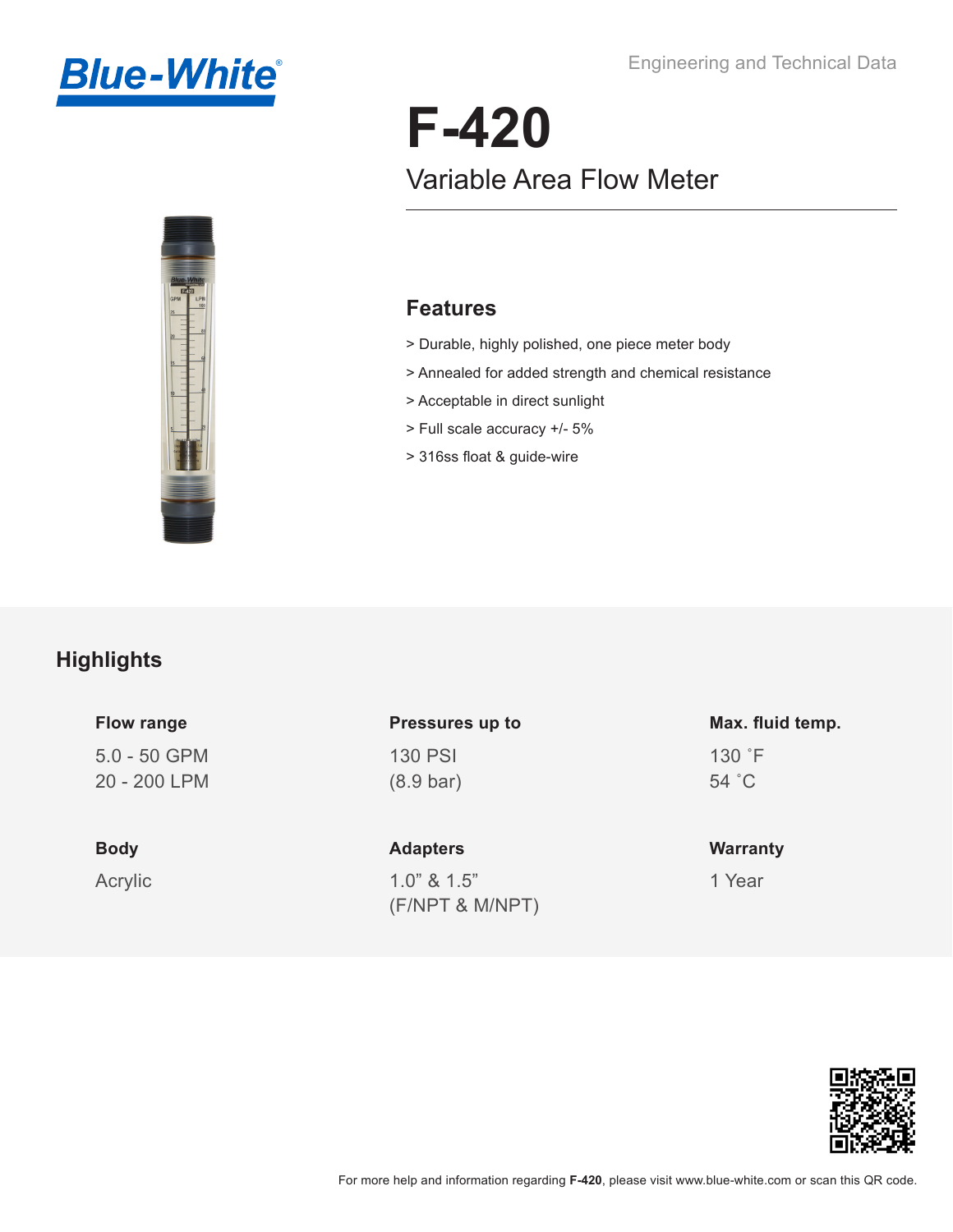# **Engineering Specifications**

| <b>Maximum Working Pressure</b>    | 130 PSI (8.9 bar) @ 70 °F (21 °C)       |  |  |
|------------------------------------|-----------------------------------------|--|--|
| <b>Maximum Fluid Temperature</b>   | 130 °F (54 °C) @ 0 PSI                  |  |  |
| <b>Full Scale Accuracy</b>         | $+/- 5%$                                |  |  |
| <b>Calibration Fluid</b>           | Water, specific gravity 1.0             |  |  |
| <b>Scale Length</b>                | 4" (100mm)                              |  |  |
| <b>Environment</b>                 | Acceptable for direct sunlight exposure |  |  |
| <b>Maximum Pressure Drop</b>       | 2 PSI                                   |  |  |
| <b>Approximate Shipping Weight</b> | 2 lb (.91kg)                            |  |  |

## **Dimensions**



# **Maximum Temperature vs. Pressure**

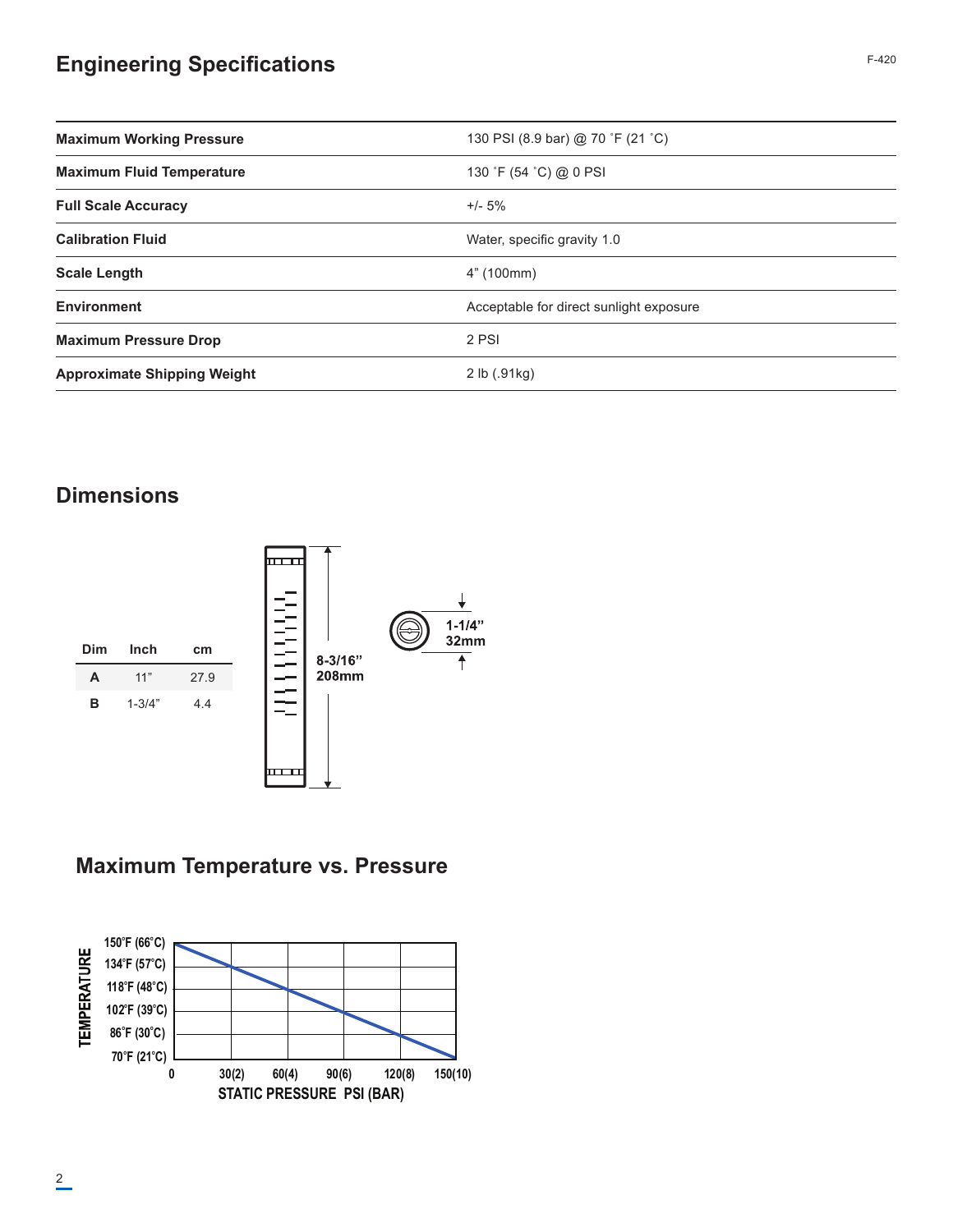# **Materials of Construction**

| <b>Wetted Components:</b> |                                         |  |  |  |
|---------------------------|-----------------------------------------|--|--|--|
| <b>Meter Body</b>         | Cast acrylic rod                        |  |  |  |
| <b>Adapters</b>           | PVC, (optional Polypropylene available) |  |  |  |
| <b>Guide Rod Holder</b>   | Polysulfone                             |  |  |  |
| <b>O-ring Seals</b>       | Viton <sup>®</sup>                      |  |  |  |
| <b>Float</b>              | 316ss                                   |  |  |  |
| <b>Guide Rod</b>          | 316ss                                   |  |  |  |

# **Output Specifications**

|              | <b>Feed Rate</b> |            | <b>Max Pressure</b> | <b>Max Temperature</b>       |                       |  |
|--------------|------------------|------------|---------------------|------------------------------|-----------------------|--|
| <b>Model</b> | <b>GPM</b>       | <b>LPM</b> | PSI (bar)           | $^{\circ}$ F ( $^{\circ}$ C) | <b>Float Material</b> |  |
| F-42025LN    | $5 - 25$         | $20 - 100$ | 130(8.9)            | 70 (21)                      | 316ss                 |  |
| F-42040LN    | $8 - 40$         | $30 - 150$ | 130(8.9)            | 70 (21)                      | 316ss                 |  |
| F-42050LN    | $10 - 50$        | $40 - 200$ | 130(8.9)            | 70 (21)                      | 316ss                 |  |